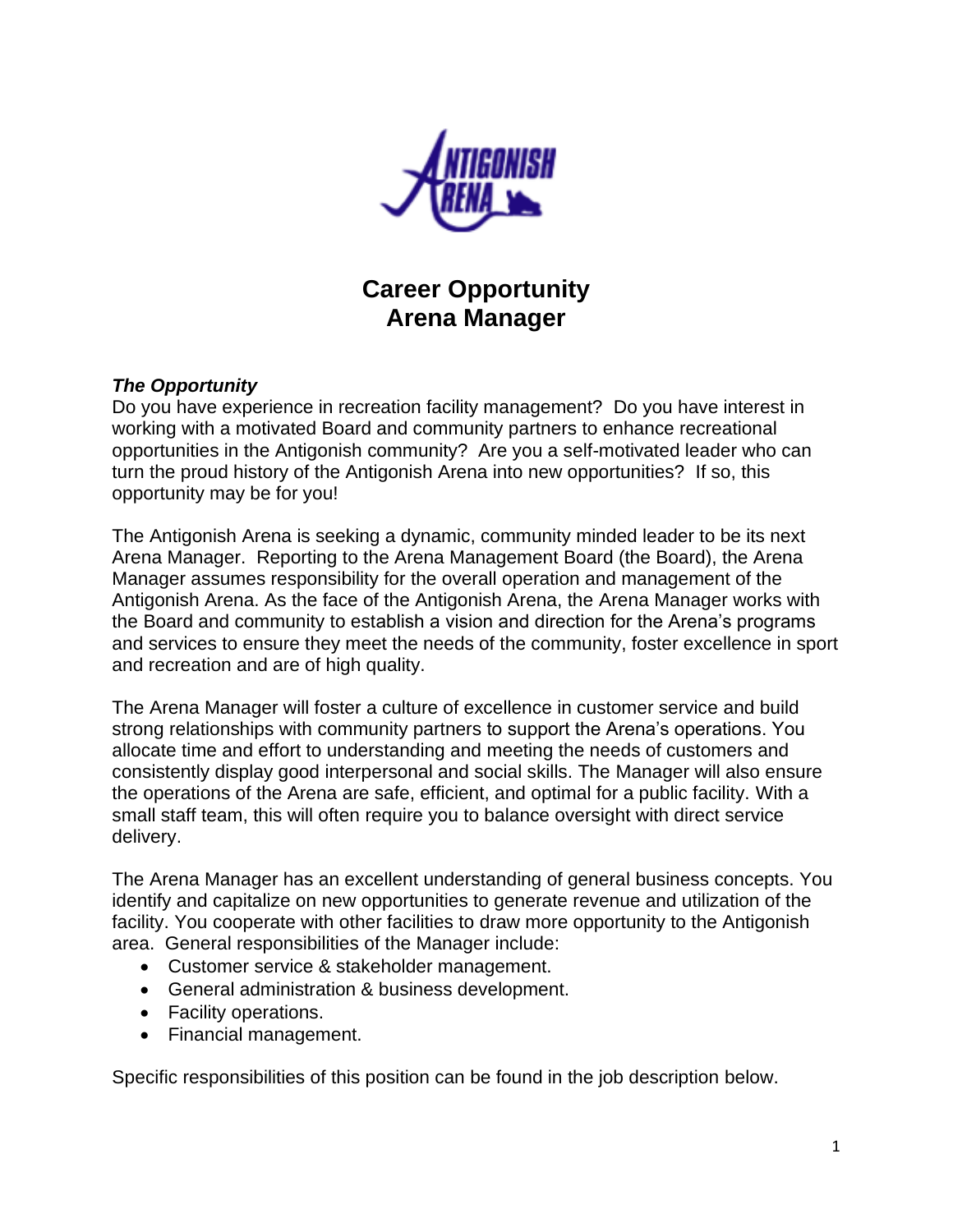#### *Welcome to Antigonish!*

The Antigonish Arena is jointly owned by the Municipality of the County of Antigonish and the Town of Antigonish and operated by a Board of Directors comprised of municipal officials and community volunteers. Antigonish is a vibrant and growing community. Here, you will find a competitive business environment, state-of-the-art educational facilities, regional health-care facilities, a vibrant arts and cultural community and a wide range of sport and recreational opportunities.

Antigonish offers an excellent quality of life, with an active, event-filled schedule, a variety of indoor and outdoor recreational facilities for major social and sporting events throughout the community. Working, living, learning; you can do it all in Antigonish!

#### *Work with Us*

Hours: 40 hours / week. Flexible hours will be available to the successful incumbent due to the nature of the work. Evening and weekend work will be required.

Term & Salary: This is a permanent, full-time position. The salary for this position is \$65,000 annually. Medical benefits, paid vacation and enrolment in a matched RRSP are also provided.

### *Please submit your application by 4:30 PM Monday, June 6, 2022.*

Merge your cover letter and resume into one document. Submissions should outline the applicant's education & training, experience, and other related qualifications that would allow the applicant to successfully perform the duties of the position.

Offer of employment is conditional upon the completion of all applicable background checks and confirmation of credentials. Checks may include one or all the following checks: Reference / Employment Verification, Criminal Background, Vulnerable Sector Check and Education.

Applications must be submitted by the deadline above to [alisha.bowie@antigonishcounty.ns.ca.](mailto:alisha.bowie@antigonishcounty.ns.ca) Questions related to this opportunity can be sent to the same email address or to Alisha Bowie at 902.863.1117.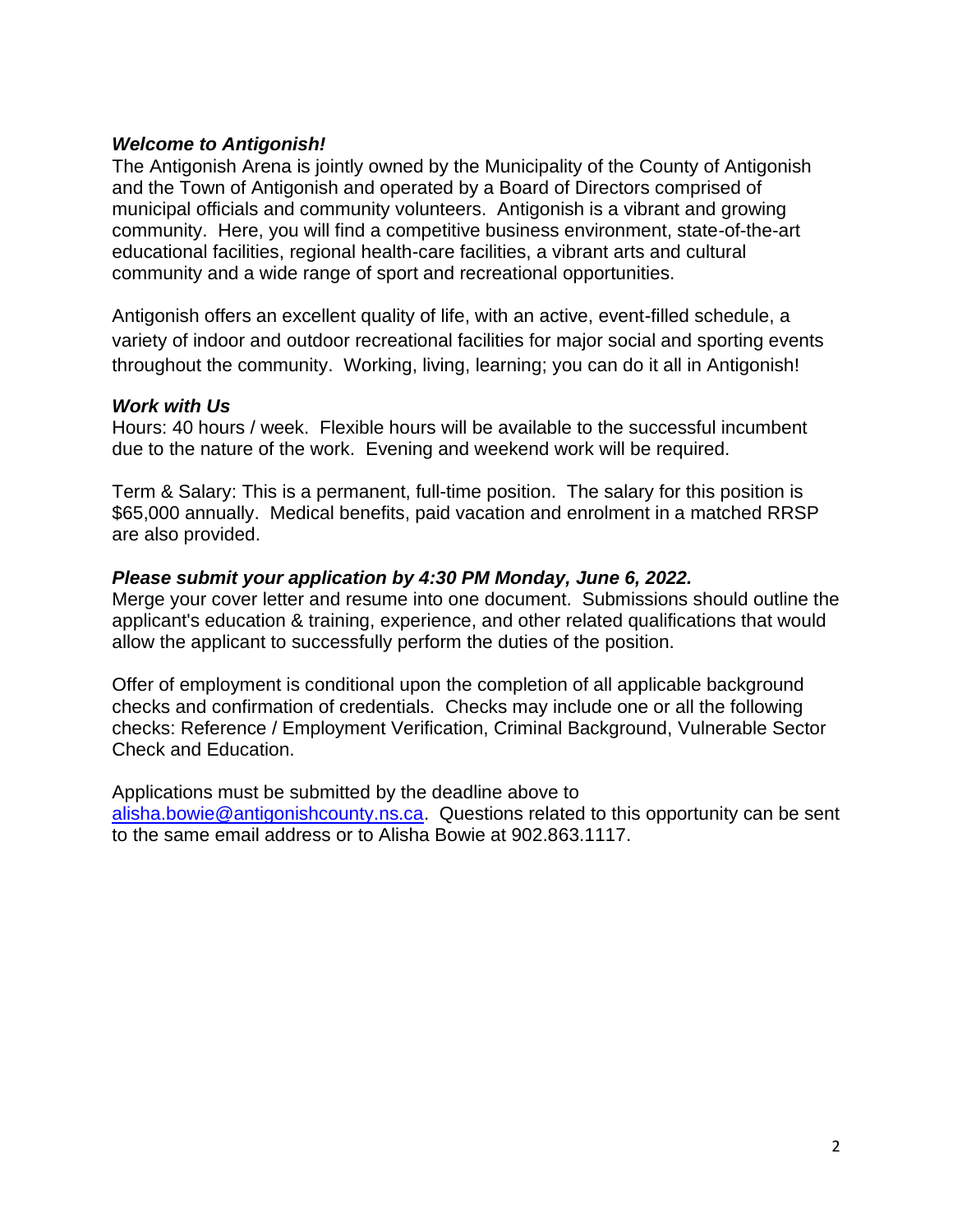

### **POSITION DESCRIPTION**

| <b>POSITION TITLE:</b> | Arena Manager - Full-Time, Permanent              |
|------------------------|---------------------------------------------------|
|                        | RESPONSIBLE TO: Antigonish Arena Management Board |
| LOCATION:              | 30 James Street, Antigonish                       |
| DATE:                  | May 10, 2022                                      |

#### **SCOPE**

Reporting to the Arena Management Board (the Board), the Arena Manager (the Manager) assumes responsibility for the overall operation and management of the Antigonish Arena. As the face of the Antigonish Arena, the Manager works with the Board and community to establish a vision and direction for the Arena's programs and services to ensure they meet the needs of the community, foster excellence in sport and recreation and are of high quality.

The Manager will foster a culture of excellence in customer service and build strong relationships with community partners to support the Arena's operations. You allocate time and effort to understanding and meeting the needs of customers and consistently display good interpersonal and social skills. The Manager will also ensure the operations of the Arena are safe, efficient, and optimal for a public facility. With a small staff team, this will often require you to balance oversight with direct service delivery.

The Manager has an excellent understanding of general business concepts. You identify and capitalize on new opportunities to generate revenue and utilization of the facility. You cooperate with other facilities to draw more opportunity to the Antigonish area.

#### **RESPONSIBILITIES**

The following is a general outline of the duties and responsibilities of the Manager. The listing is not intended to be all inclusive or to limit the Manager's initiative to expand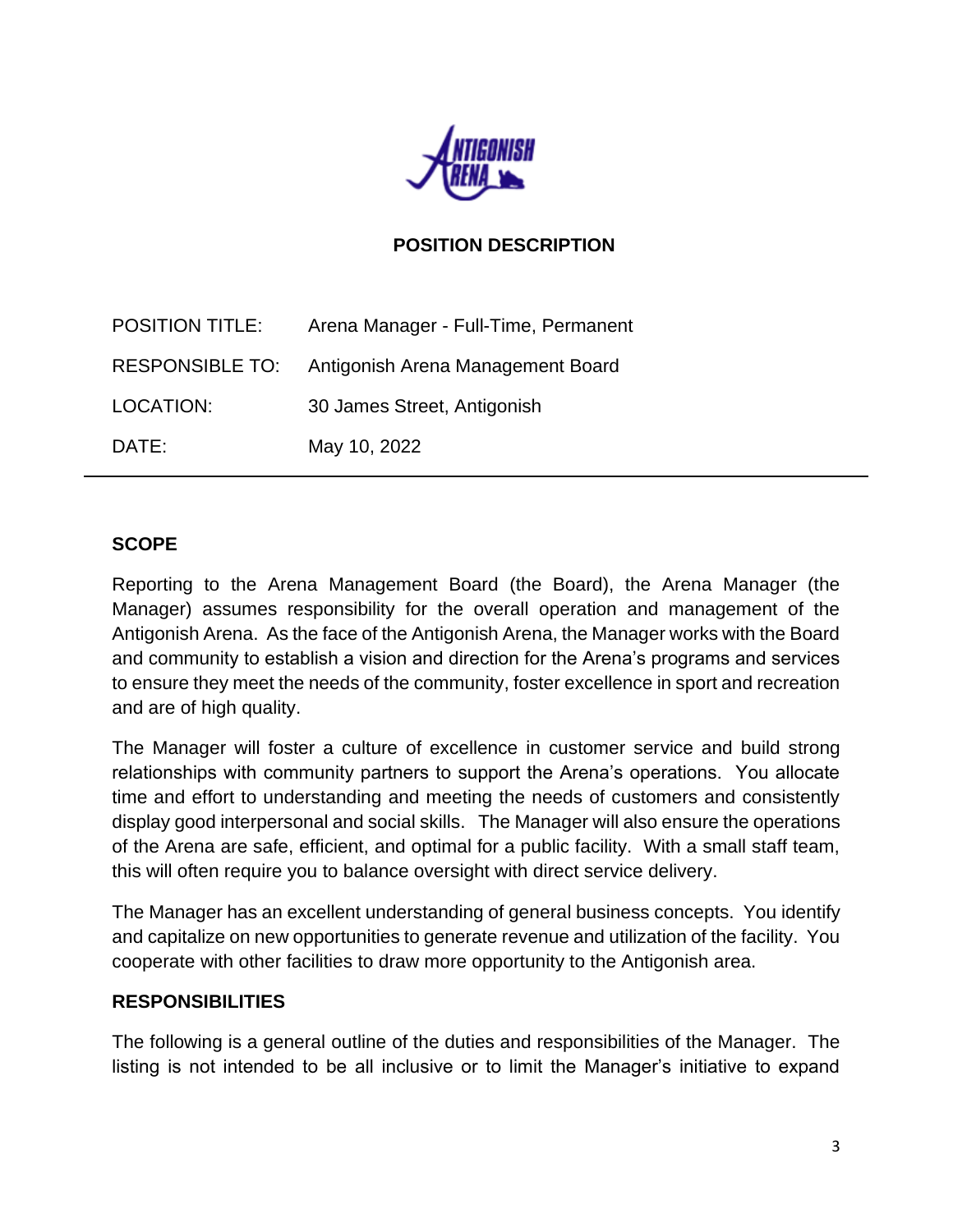function beyond this scope nor is it intended to limit the Board's right to assign other duties or to modify these duties due to operational requirements.

## *Customer Service & Stakeholder Management*

- Coordinate the efficient operation and optimal usage of the facility as outlined by the Community Access Plan and by the Board.
- Ensure the provision of high-quality, customer and community-centred service.
- Ensure the facility is open, available and prepared to receive users and the public during operating hours.
- Assess current operations and develop new programs and services based on community needs and opportunities.
- Foster positive and constructive relationships with stakeholders including municipal officials, other government officials, tenants, facility users, businesses, community partners and the public.
- Meet with Arena users and stakeholders on a regular basis to ensure the facility and its operations continue to meet the needs of users and the community.
- Communicate regularly with users with respect to operations and programs and address any complaints/concerns.

## *Administration*

- Manage the day-to-day affairs of the Arena in accordance with the policies, plans and priorities approved by the Board.
- Attend, coordinate and provide support for meetings of the Board, including providing notice, preparing agendas, and providing background information.
- Manage all official correspondence for the Association and maintain all official records.
- Prepare quarterly operational, financial and any other reports requested by the Board.
- Present to the Board for its consideration recommendations concerning Arena operations and any programs, initiatives, bylaws and policies.
- Respond to and provide commentary and recommendations on matters requested by the Board.
- Provide direction and focus to organizational planning processes.
- Appoint, employ, suspend or dismiss all employees in accordance with human resource policies and provincial labour standards, with appropriate notice to the Board.
- Ensure key roles are filled and maintain a business continuity plan to avoid service interruptions.
- Review programs, services and operations for effectiveness and efficiency while maintaining quality and safety standards.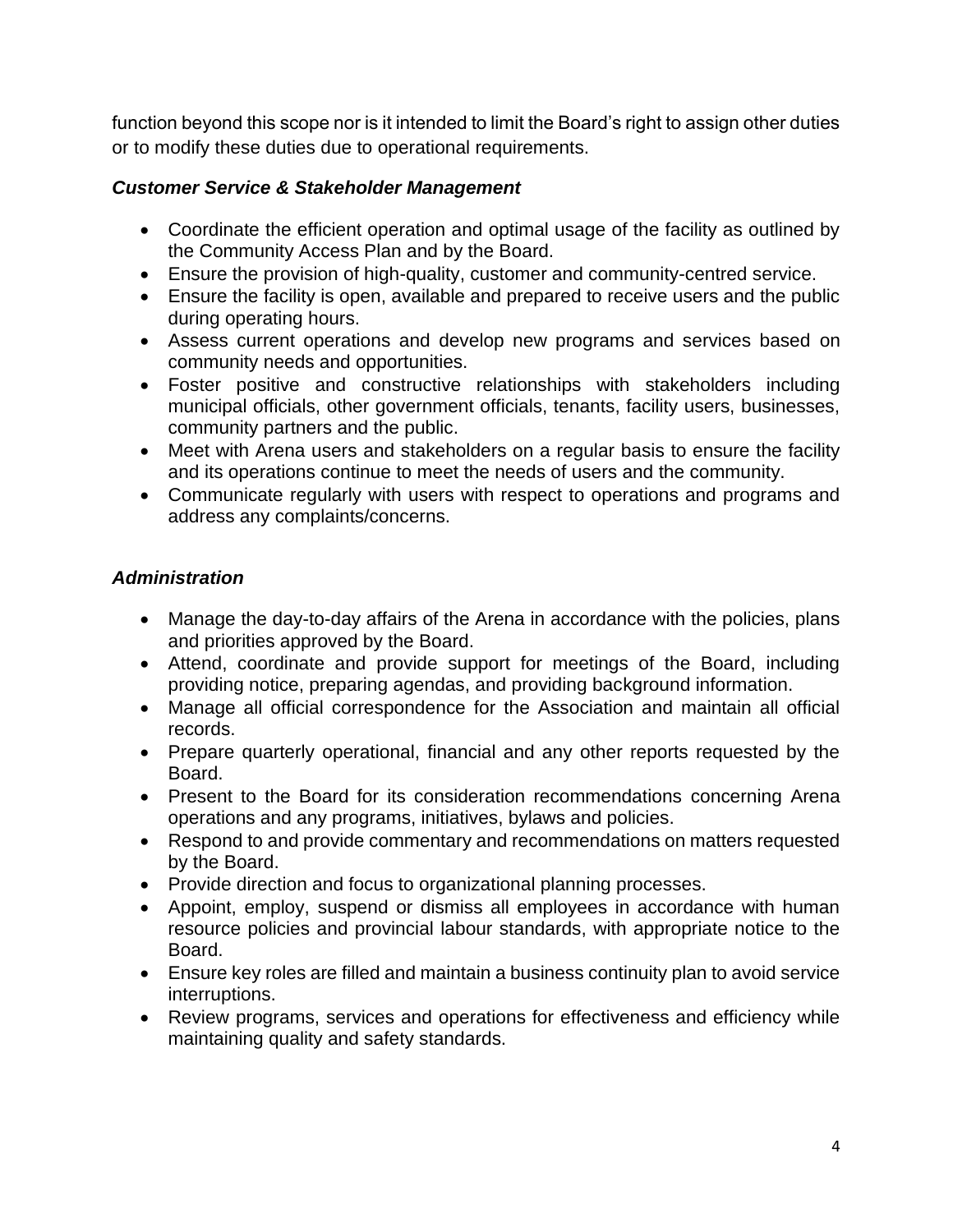## *Operations*

- Responsible for the efficient and safe utilization, maintenance or rehabilitation of the property, facility and its equipment.
- Operate, maintain and monitor ice plant and building systems.
- Establish and maintain an approach for the long-term preventive maintenance, upgrading, repair and replacement of the facility's systems and equipment.
- Ensure the facility and equipment are maintained with a high regard for cleanliness and safety and that regular inspection takes place.
- Ensure all local, provincial and federal regulations are followed.

## *Financial Management*

- Establish and administer financial processes and practices appropriate for a modern publicly funded organization.
- Ensure timely invoicing, collections and bill payments.
- Ensure annual operating and capital budgets are prepared and submitted to the Board in accordance with the IMA.
- Administer the budget adopted by the Board, which includes the preparation and submission to the Board of quarterly budget reconciliations.
- Make or authorize expenditures for service or the purchase of equipment, supplies and or other items required for the carrying on the business of the Arena, and enter contracts on behalf of the Board, where the amount of such expenditure does not exceed budgeted amounts.
- Co-ordinate sales and marketing initiatives, including facility promotions, advertising and sponsorship sales.
- Develop plans to maintain and grow current revenue streams and identify and develop plans to establish new revenue streams.

# **REQUIRED QUALIFICATIONS & TRAINING**

### *Education and Experience*

- Five years' experience in recreation facility management or significant comparable experience in a senior managerial role;
- Post-secondary certification in related fields such as sport & recreation management or business would be considered an asset
- Experience recruiting, training and supervising operational and/or program staff.
- An acceptable combination of education, training, and experience will also be considered